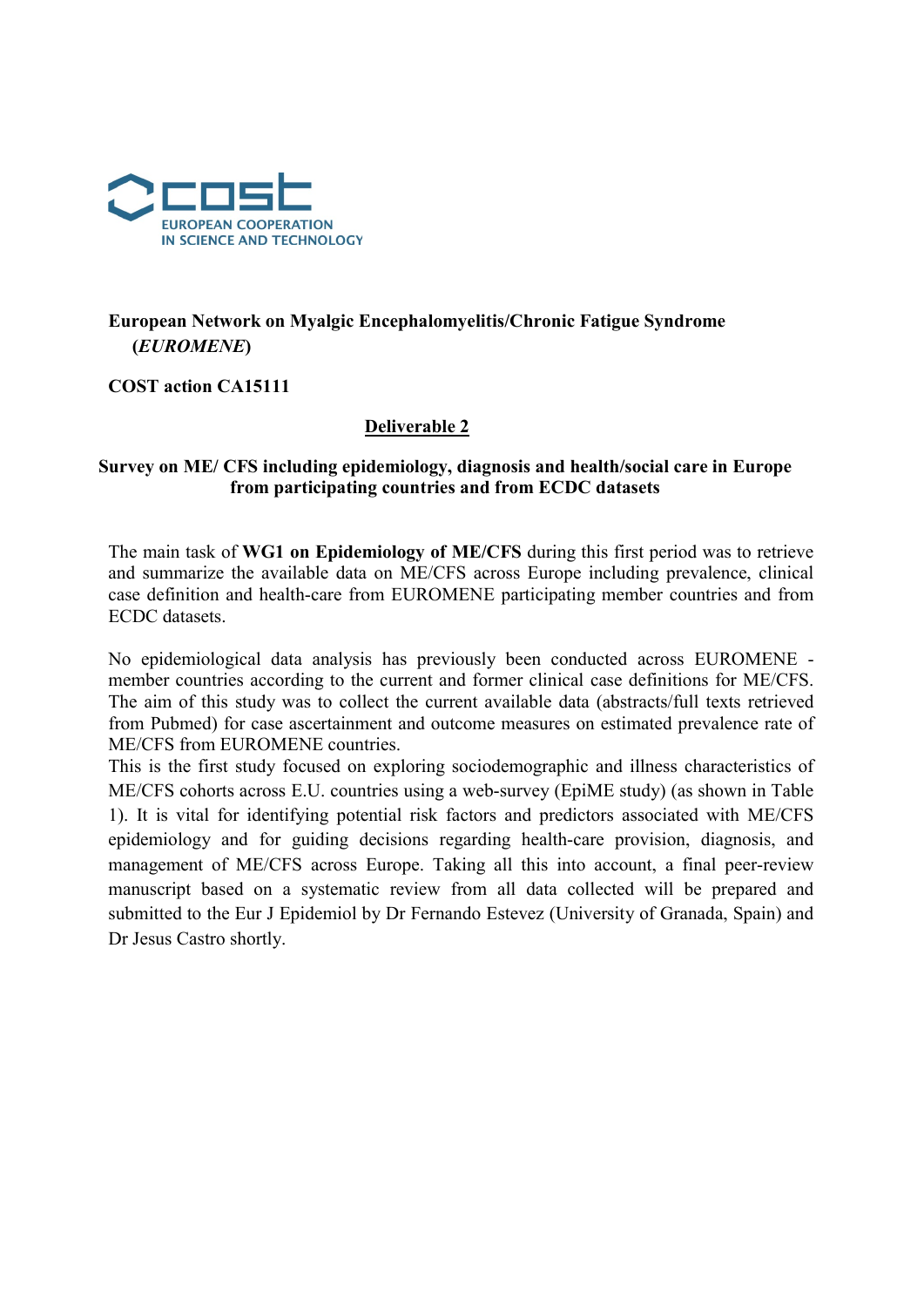| <b>OUTCOMES</b>                    | <b>GERMANY</b>                                                                             | <b>NORWAY</b>                                                                                                  | <b>SPAIN</b>                             | <b>SWEDEN</b>                             | <b>UK</b>                                                                                                                                                                                                                                                                                                                                                                                                                                           | <b>IRELAND</b>                      | THE NETHERLANDS                           | <b>ITALY</b>                                                                                                                                    |
|------------------------------------|--------------------------------------------------------------------------------------------|----------------------------------------------------------------------------------------------------------------|------------------------------------------|-------------------------------------------|-----------------------------------------------------------------------------------------------------------------------------------------------------------------------------------------------------------------------------------------------------------------------------------------------------------------------------------------------------------------------------------------------------------------------------------------------------|-------------------------------------|-------------------------------------------|-------------------------------------------------------------------------------------------------------------------------------------------------|
| Paper<br>found (refs.<br>attached) | paper<br>(Abst)                                                                            | papers<br>P1: (full text)<br>P2: (Abst)<br>P3: (full text)<br>P4: (full text)<br>P5: (full text)               | paper<br>(Abst)                          | papers<br>P1: (Abst)<br>P2: (full text)   | papers<br>P1: (Abst)<br>P2: (full text)<br>P3: (full text)<br>P4: (full text)<br>P5: (full text)<br>P6: (full text)<br>P7: (full text)                                                                                                                                                                                                                                                                                                              | paper<br>(full text)                | 2 papers<br>P1: (Abst)<br>P2: (Abst)      | l papers<br>P1: (Abst)<br>P2: (full text)<br>P3: (full text)<br>P4: (full text)                                                                 |
| Case<br>definition                 | CF was assessed as a<br>broader criteria.<br>No case definition for<br>CFS or ME was used. | P1, P2, P3 and P5:<br>1991 Oxford Criteria,<br>including PVFS subtype. CCC<br>P4:1994 CDC/Fukuda<br>definition | P1: 1994 CDC/Fukuda<br>definition & 2003 | P1 & P2: 1994<br>CDC/Fukuda<br>definition | <b>ADULTS</b><br>P1: 1986 Ramsay<br>definition<br>P2: 1994 CDC/Fukuda<br>definition, 1991<br>Oxford criteria &<br>2002 Australian<br>criteria<br>P3: 1994 CDC/Fukuda<br>definition<br>P4: 1991 Oxford<br>criteria & read codes<br>P6: 1994 CDC/Fukuda<br>definition, 2003 CCC<br>and ECD<br><b>CHILDREN &amp;</b><br><b>ADOLESCENTS</b><br>P5: Non-clinical,<br>trained interviewers<br>according to ICD-10<br>P7: 2007 NICE clinical<br>guidelines | Face-to-face case-<br>GPs interview | P1 & P2: 1988<br>CDC/Holmes<br>definition | P1: 1988<br>CDC/Holmes<br>definition<br>P2: 1998<br>CDC/Holmes & 1994<br>CDC/Fukuda<br>definitions<br>P3 & P4:<br>1994 CDC/Fukuda<br>definition |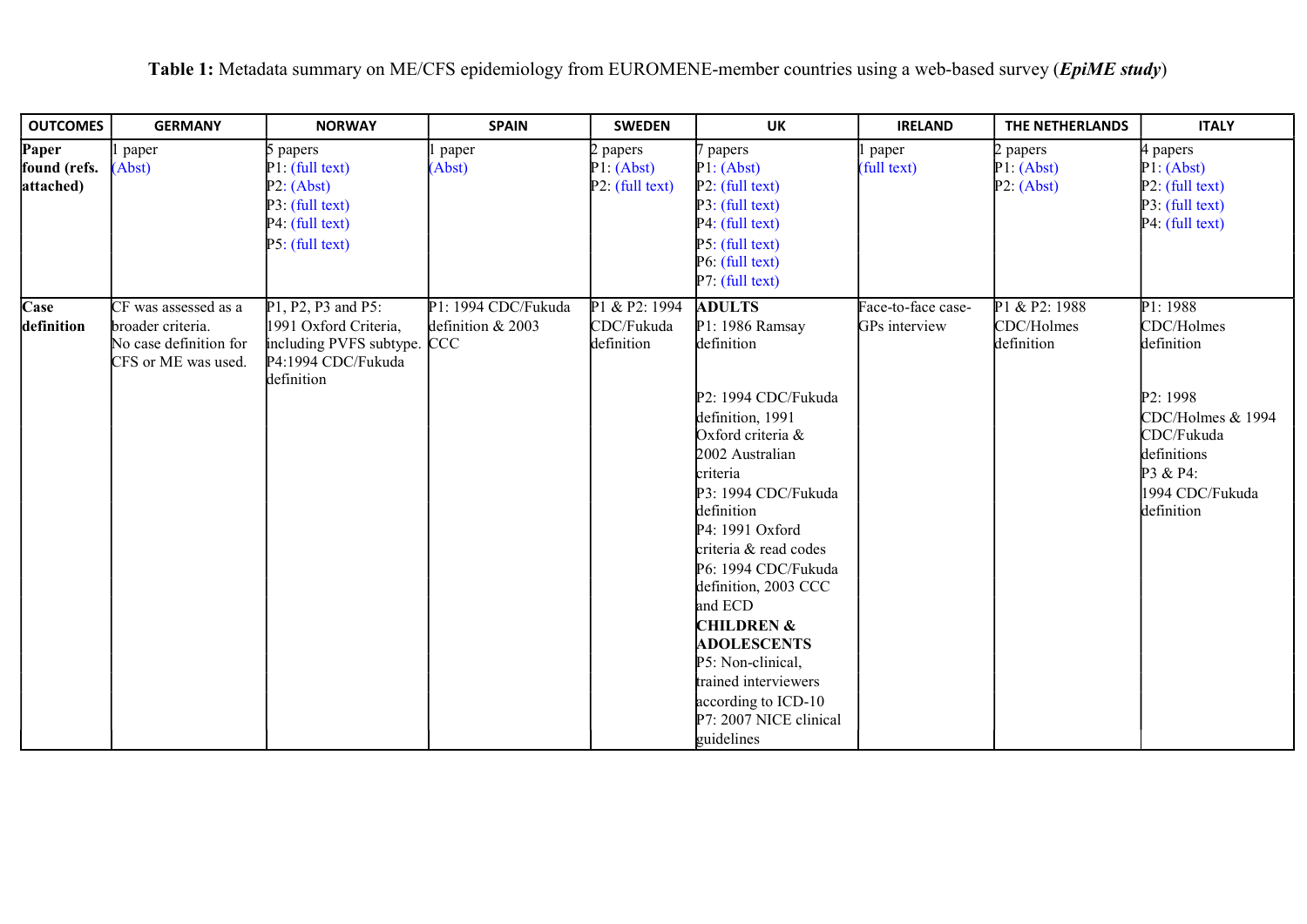| <b>OUTCOME</b> |                     |                        |                       |                      |                       |                       | <b>THE</b>             |                       |
|----------------|---------------------|------------------------|-----------------------|----------------------|-----------------------|-----------------------|------------------------|-----------------------|
| S              | <b>GERMANY</b>      | <b>NORWAY</b>          | <b>SPAIN</b>          | <b>SWEDEN</b>        | UK                    | <b>IRELAND</b>        | <b>NETHERLANDS</b>     | <b>ITALY</b>          |
| <b>Study</b>   | Cross-sectional     | P1: Cross-sectional    | Nationwide            | P1: Population-based | <b>ADULTS</b>         | Prospective survey    | P1: 4 family practices | P1: General recruited |
| design         | cohort study, based | study (data from       | representative,       | Swedish Twin         | P1: Community-        | from Irish GPs        | in Leiden              | population            |
|                | on a random German  | NPR)                   | retrospective, cross- | Registry (2009-2012) | based postal survey   | Purpose-designed      | P2: Cross-sectional    | P2: Questionnaires    |
|                | general population  | P2: Longitudinal       | sectional cohort      | P2: Prospective      | P2: Prospective       | questionnaires        | study                  | for general           |
|                | survey              | population-based       | study                 | nested case-control  | primary care-based    | tested by pilot study |                        | population with       |
|                |                     | study (data from       |                       | study in a           | study                 | and sent to 200       |                        | persistent fatigue    |
|                |                     | various National       |                       | population-based     | P3: Baseline data     | random selected GPs   |                        | P3: Cross-sectional   |
|                |                     | Registries)            |                       | sample               | analysis from a trial |                       |                        | cohort study as part  |
|                |                     | P3: Norwegian          |                       |                      | of complex            |                       |                        | of The Blood Biobank  |
|                |                     | population-based       |                       |                      | interventions for     |                       |                        | (Immunogenetics Lab,  |
|                |                     | registry $(2008-2012)$ |                       |                      | fatigue               |                       |                        | University of Pavia)  |
|                |                     | P4: Clinical cross-    |                       |                      | P4: Population-based  |                       |                        | P4: Descriptive       |
|                |                     | sectional study        |                       |                      | cohort study          |                       |                        | population-based      |
|                |                     | P5: Case-control       |                       |                      | according to GPRD     |                       |                        | AMCFS registry        |
|                |                     | study                  |                       |                      | P6: Cross-sectional   |                       |                        |                       |
|                |                     |                        |                       |                      | prevalence-based      |                       |                        |                       |
|                |                     |                        |                       |                      | cohort study          |                       |                        |                       |
|                |                     |                        |                       |                      | <b>CHILDREN &amp;</b> |                       |                        |                       |
|                |                     |                        |                       |                      | <b>ADOLESCENTS</b>    |                       |                        |                       |
|                |                     |                        |                       |                      | P5: Random general    |                       |                        |                       |
|                |                     |                        |                       |                      | prospective           |                       |                        |                       |
|                |                     |                        |                       |                      | community-based       |                       |                        |                       |
|                |                     |                        |                       |                      | study                 |                       |                        |                       |
|                |                     |                        |                       |                      | P7: ALSPAC birth      |                       |                        |                       |
|                |                     |                        |                       |                      | cohort                |                       |                        |                       |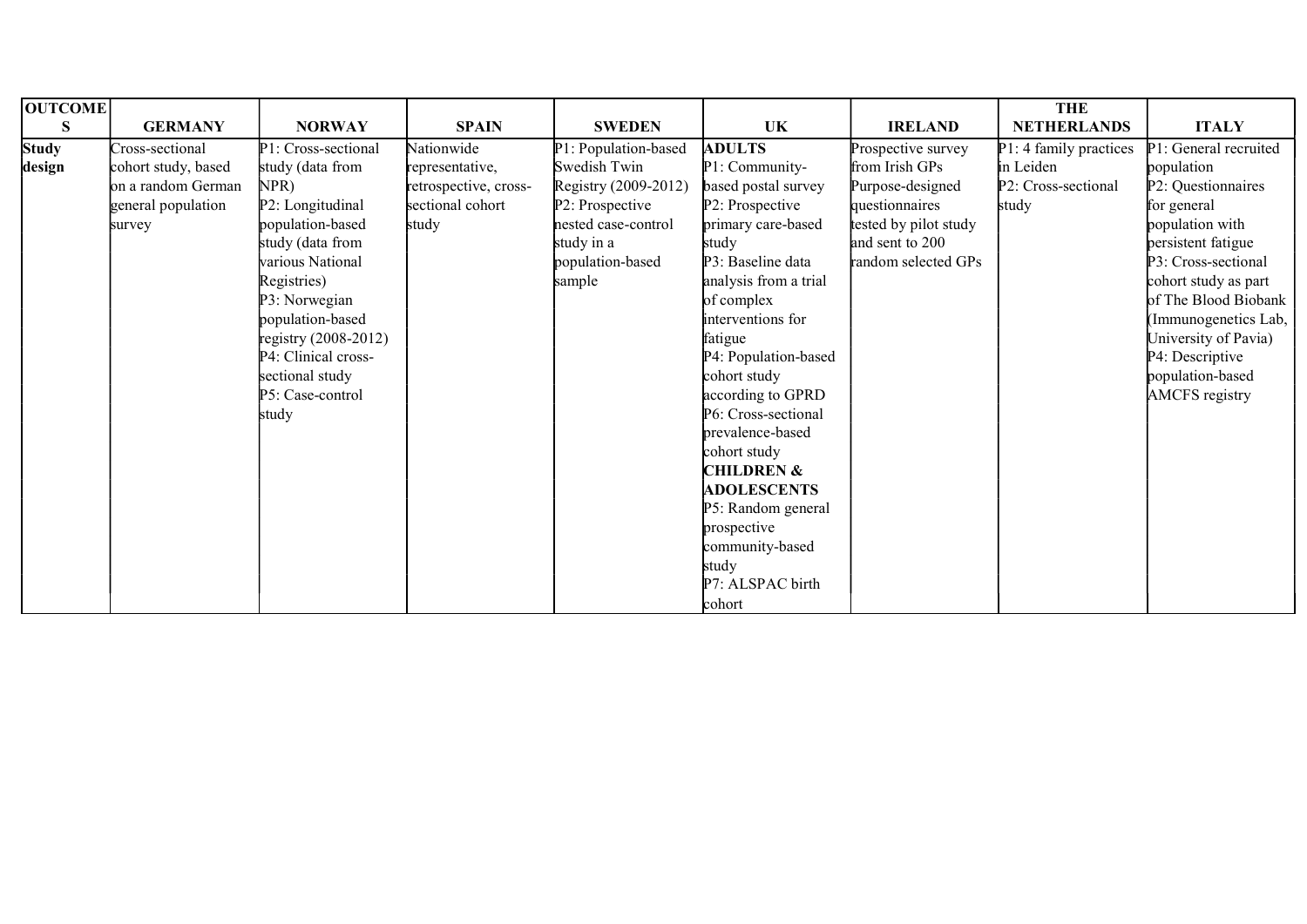| <b>OUTCOME</b> |                                       |                      |              |                      |                       |                    | <b>THE</b>         |                       |
|----------------|---------------------------------------|----------------------|--------------|----------------------|-----------------------|--------------------|--------------------|-----------------------|
| S.             | <b>GERMANY</b>                        | <b>NORWAY</b>        | <b>SPAIN</b> | <b>SWEDEN</b>        | <b>UK</b>             | <b>IRELAND</b>     | <b>NETHERLANDS</b> | <b>ITALY</b>          |
| Sample size    | 147 CF cases and 2265 P1: 1670 CFS/ME |                      | 1757 CFS/ME  | P1: 31405 individual | <b>ADULTS</b>         | 39 ME/CFS patients | P1: 23000 ME/CFS   | $P1: 205$ study       |
|                | <b>HCs</b>                            | children (born 1992- | patients     | members on the       | P1: Over 1000         |                    | patients           | participants          |
|                |                                       | 2012) identified in  |              | Swedish Twin         | CFS/ME patients       |                    | P2: 601 ME/CFS     | P2: 127 patients with |
|                |                                       | the NPR.             |              | Registry.            | were registered       |                    | patients & 4027 of | persistent fatigue by |
|                |                                       | P2: 4822337 (whole   |              | P2: 19192 twins born | P2: 2376 CFS/ME       |                    | the GPs            | GPs, and only 63      |
|                |                                       | population from      |              | between Jan. 1935    | subjects (1199 viral  |                    |                    | were diagnosed of     |
|                |                                       | NPR) & 3737 new      |              | and Dec. 1958        | onset $& 1177$ non-   |                    |                    | fatigue by secondary  |
|                |                                       | CFS/ME cases.        |              |                      | viral onset)          |                    |                    | care Internal         |
|                |                                       | P3: 5809 CFS/ME      |              |                      | P3: 141 CFS/ME        |                    |                    | medicine service      |
|                |                                       | children & adults    |              |                      | patients, only 44     |                    |                    | (University of Rome)  |
|                |                                       | P4: 873 CFS/ME       |              |                      | cases $(31.2%)$ met   |                    |                    | P4: 81 CFS/ME were    |
|                |                                       | Patients.            |              |                      | 1994 CDC/Fukuda       |                    |                    | contacted by          |
|                |                                       | P5: 201 CFS/ME       |              |                      | Definition.           |                    |                    | telephone             |
|                |                                       | cases & 389 HCs.     |              |                      | P4: 22747 CFS/ME      |                    |                    | P5: 82 CFS cases      |
|                |                                       |                      |              |                      | patients              |                    |                    | from AMCFS            |
|                |                                       |                      |              |                      | P6: 143000 CFS/ME     |                    |                    |                       |
|                |                                       |                      |              |                      | cases (3 UK areas)    |                    |                    |                       |
|                |                                       |                      |              |                      | <b>CHILDREN &amp;</b> |                    |                    |                       |
|                |                                       |                      |              |                      | <b>ADOLESCENTS</b>    |                    |                    |                       |
|                |                                       |                      |              |                      | P5: 842 adolescents   |                    |                    |                       |
|                |                                       |                      |              |                      | and their parents.    |                    |                    |                       |
|                |                                       |                      |              |                      | P7: 14541             |                    |                    |                       |
|                |                                       |                      |              |                      | pregnancies and       |                    |                    |                       |
|                |                                       |                      |              |                      | 13978 children alive  |                    |                    |                       |
|                |                                       |                      |              |                      | at 1 yrs of age.      |                    |                    |                       |
|                |                                       |                      |              |                      |                       |                    |                    |                       |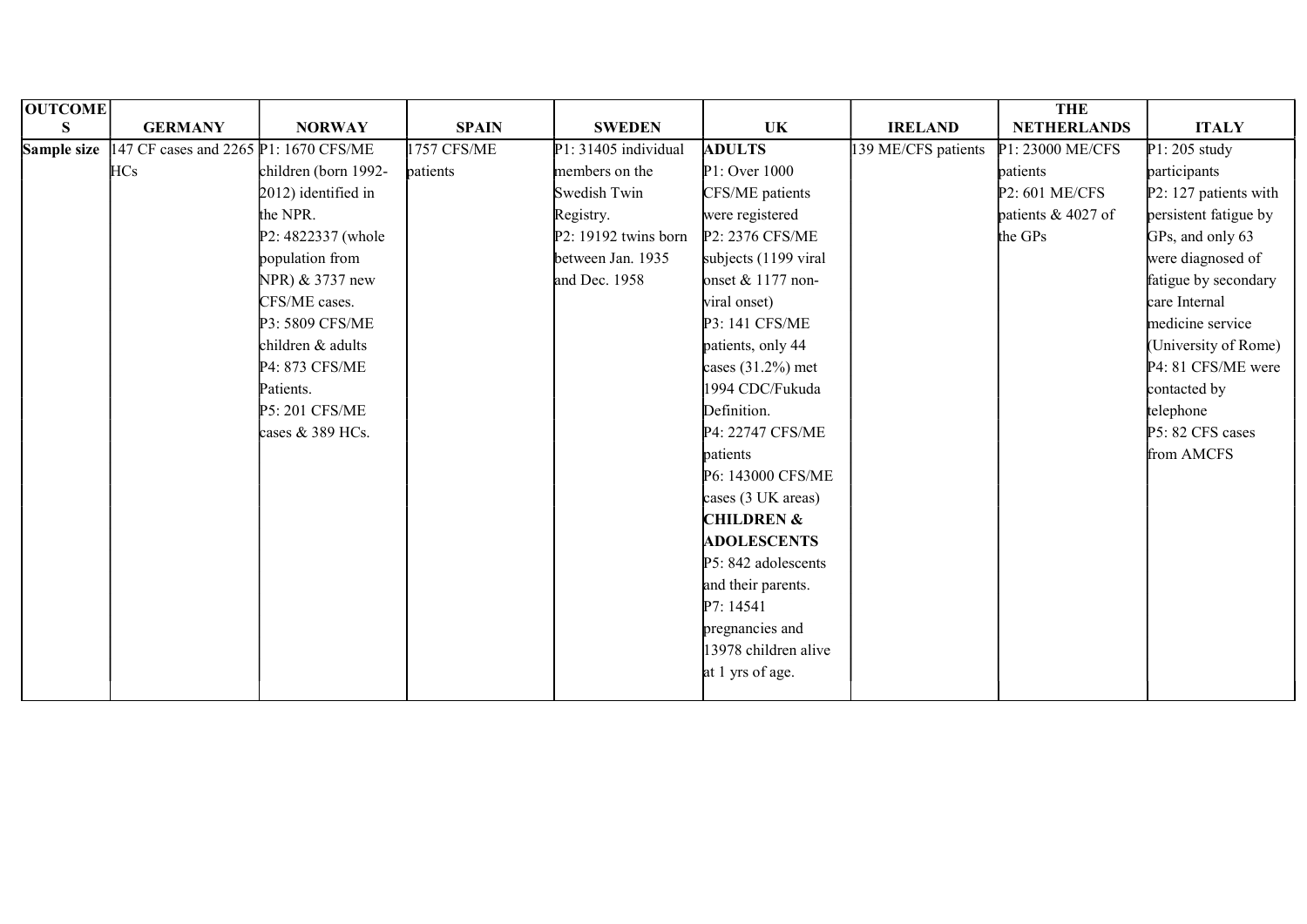| <b>OUTCOME</b> |                                                     |                        |                        |                     |                                                                     |                       | <b>THE</b>          |                          |
|----------------|-----------------------------------------------------|------------------------|------------------------|---------------------|---------------------------------------------------------------------|-----------------------|---------------------|--------------------------|
| S              | <b>GERMANY</b>                                      | <b>NORWAY</b>          | <b>SPAIN</b>           | <b>SWEDEN</b>       | UK                                                                  | <b>IRELAND</b>        | <b>NETHERLANDS</b>  | <b>ITALY</b>             |
| Age range      | Mean age: $47.9 \pm$                                | P1: Children and       | P1: 25-40 yrs. $(4:1)$ | P1 & P2: 42-64 yrs. | <b>ADULTS</b>                                                       | $N/D$ ; (66.2% women) | P1: 25-44 yrs (55%  | P1 & P2: Adult           |
| (women:        | 18.2 yrs.                                           | adolescent (mean       |                        |                     | P1: N/D                                                             |                       | women)              | ME/CFS individuals       |
| men)           | (CF cases: $57.9 \pm 17.4$ age: $14.8 \pm 2.5$ yrs) |                        |                        |                     | $P2: 18-45$ yrs                                                     |                       | P2: N/D             | (N/D)                    |
|                | & HCs: $47.3 \pm 19.0$ )                            | $P2: < 30$ yrs         |                        |                     | P3: Mean age: $40.5 \pm$                                            |                       |                     | P3: Mean age: 44.7       |
|                |                                                     | P3: 1st. age peak: 10- |                        |                     | $10.4$ yrs                                                          |                       |                     | $yrs$ (range: 18-50 yrs) |
|                |                                                     | 19 yrs & 2nd. age      |                        |                     | P4: Mean age: $39 \pm$                                              |                       |                     | P4: N/D                  |
|                |                                                     | peak: 30-39 yrs        |                        |                     | $13.8 \text{ yrs } (5:2)$                                           |                       |                     |                          |
|                |                                                     | $(75.4\%$ women)       |                        |                     | P6: 18-64 yrs                                                       |                       |                     |                          |
|                |                                                     | P4: Mean age: $33 \pm$ |                        |                     | <b>CHILDREN &amp;</b>                                               |                       |                     |                          |
|                |                                                     | 12.1 yrs (75.3%)       |                        |                     | <b>ADOLESCENTS</b>                                                  |                       |                     |                          |
|                |                                                     | women)                 |                        |                     | $P5: 11-15$ yrs                                                     |                       |                     |                          |
|                |                                                     | P5: Birth date range:  |                        |                     | P7: Median age of                                                   |                       |                     |                          |
|                |                                                     | 1972-1977              |                        |                     | $16.6$ yrs                                                          |                       |                     |                          |
|                |                                                     |                        |                        |                     | $( IQR: 16.5-16.8)$                                                 |                       |                     |                          |
| Health-care    | Face-to-face contact                                | P1: Specialist health  | P1: Tertiary referral  | P1: Data collection | <b>ADULTS</b>                                                       | Primary care          | P1: Primary care    | P1, P2 & P3:             |
| setting        | survey using                                        | care                   | clinical center        | from the Swedish    | P1: Local health                                                    |                       | (family physicians) | Specialized referral     |
|                | questionnaires                                      | P2: Specialist and     | (CFS/ME Unit, Vall     | National Cancer and | centre                                                              |                       | P2: Primary health  | centre for CFS/ME        |
|                | (USUMA Co., Berlín,                                 | primary care           | d'Hebron University    | in-patient          | P <sub>2</sub> , P <sub>3</sub> , P <sub>4</sub> & P <sub>6</sub> : |                       | care center         | P4: Tertiary referral    |
|                | Germany)                                            | P3: Specialist health  | Hospital, Barcelona)   | hospitalization     | Primary care                                                        |                       |                     | clinical center          |
|                |                                                     | care service (hospital |                        | registries was      | <b>CHILDREN &amp;</b>                                               |                       |                     | Aviano and Chieti,       |
|                |                                                     | and outpatient         |                        | available           | <b>ADOLESCENTS</b>                                                  |                       |                     | Pavia)                   |
|                |                                                     | clinics)               |                        | P2: General         | P5: ONS study of                                                    |                       |                     |                          |
|                |                                                     | P4: Patients referred  |                        | community-based     | children mental                                                     |                       |                     |                          |
|                |                                                     | to an outpatient       |                        | cohort              | health                                                              |                       |                     |                          |
|                |                                                     | clinic                 |                        |                     | P7: ALSPAC study                                                    |                       |                     |                          |
|                |                                                     | P5: Specialist health  |                        |                     | Website                                                             |                       |                     |                          |
|                |                                                     | care                   |                        |                     |                                                                     |                       |                     |                          |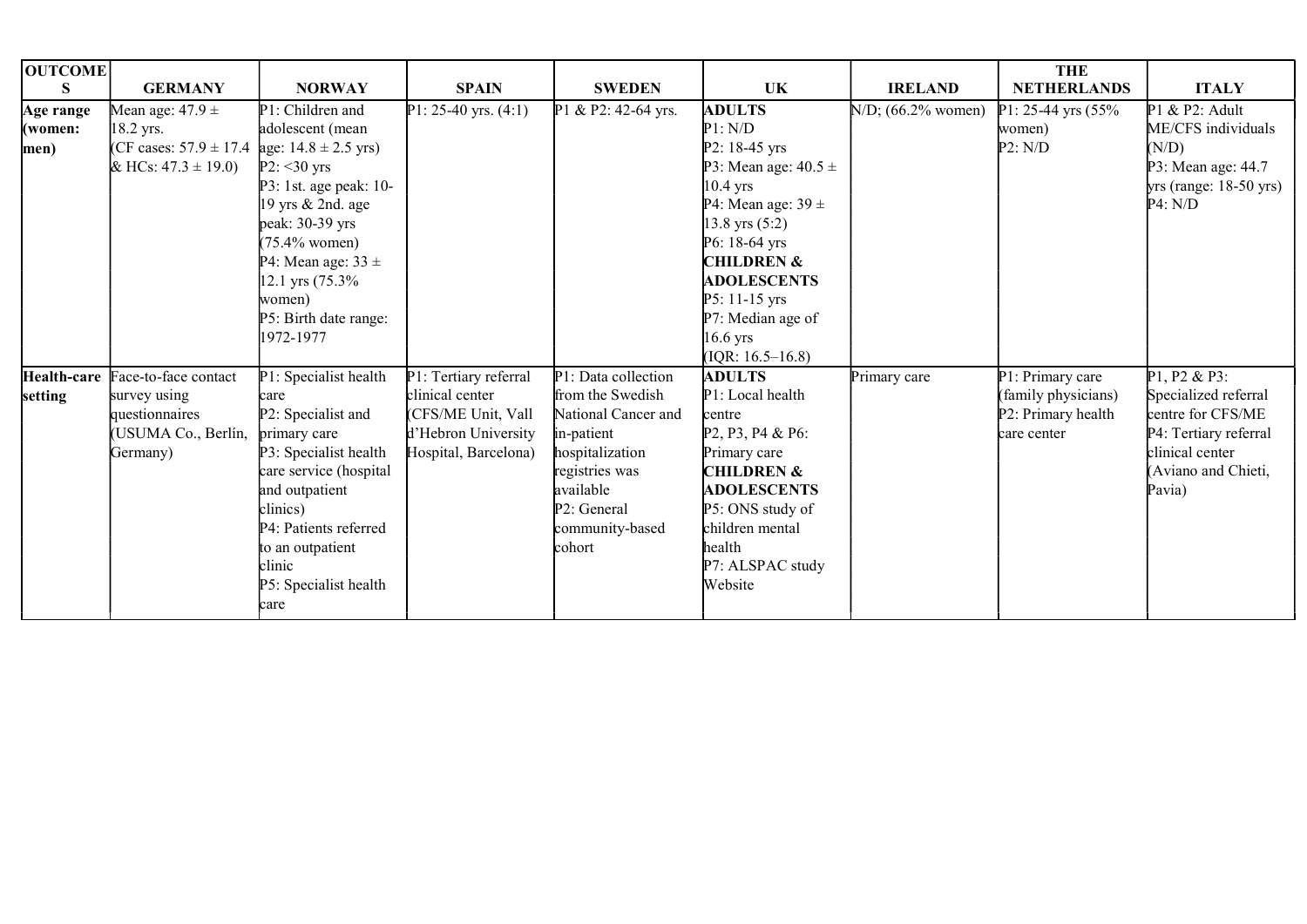| <b>OUTCOME</b>  |                      |                     |                                             |                       |                                            |                       | <b>THE</b>         |                       |
|-----------------|----------------------|---------------------|---------------------------------------------|-----------------------|--------------------------------------------|-----------------------|--------------------|-----------------------|
| S               | <b>GERMANY</b>       | <b>NORWAY</b>       | <b>SPAIN</b>                                | <b>SWEDEN</b>         | UK                                         | <b>IRELAND</b>        | <b>NETHERLANDS</b> | <b>ITALY</b>          |
| <b>Symptoms</b> | FQ (German version), | P1: None (probably  | P1: Structural Clinical P1: Phone interview |                       | <b>ADULTS</b>                              | The questionnaire     | P1: Database       | P1, P2 & P3:          |
|                 |                      |                     | Interview DSM-IV-                           |                       |                                            |                       |                    |                       |
| assessment      | EUROHIS-QoL,         | various case        | TR,                                         | using computer-       | P1: Total Fatigue &                        | comprised a series of | analysis           | Questionnaires to     |
| tools           | SOMS-7 and SOM       | definitions)        | FIS-40 and SF-36                            | based data collection | <b>GHQ</b>                                 | open and closed       | P2: N/D            | obtain information    |
|                 |                      | P2: None (GPs)      |                                             | system (tools not     | P2: 24-item CFS                            | questions             |                    | about demographic     |
|                 |                      | classification)     |                                             | specified)            | Questionnaire scale,                       |                       |                    | data and clinical     |
|                 |                      | P3: None (probably  |                                             | P2: Data obtained     | CIS-R, 11-item FQ,                         |                       |                    | features              |
|                 |                      | various case        |                                             | from computer-        | 12- items GHQ, MOS-                        |                       |                    | P4: Questionnaires to |
|                 |                      | definitions)        |                                             | assisted telephone    | 20 & somatic                               |                       |                    | obtain information    |
|                 |                      | P4: Unspecific      |                                             | interview (tools not  | symptom check list                         |                       |                    | from patients         |
|                 |                      | symptoms            |                                             | specified) (1998-     | P3: 11-item FQ,                            |                       |                    | associated to AMCFS   |
|                 |                      | questionnaire, FSS  |                                             | 2002).                | HADS, WASA & IPQ                           |                       |                    |                       |
|                 |                      | P5: None            |                                             | Self-reported stress  | P4: Diagnostic codes                       |                       |                    |                       |
|                 |                      | (descriptive-based  |                                             | (based on a single    | available in read                          |                       |                    |                       |
|                 |                      | diagnosis criteria) |                                             | question) and         | computer system                            |                       |                    |                       |
|                 |                      |                     |                                             | personality scales    | P6: Mailed                                 |                       |                    |                       |
|                 |                      |                     |                                             | (EPQ) by mailed       | questionnaires                             |                       |                    |                       |
|                 |                      |                     |                                             | questionnaire         | containing questions                       |                       |                    |                       |
|                 |                      |                     |                                             |                       | related to symptoms,                       |                       |                    |                       |
|                 |                      |                     |                                             |                       | onset, duration,                           |                       |                    |                       |
|                 |                      |                     |                                             |                       | functional assessment                      |                       |                    |                       |
|                 |                      |                     |                                             |                       | & comorbid                                 |                       |                    |                       |
|                 |                      |                     |                                             |                       | conditions)                                |                       |                    |                       |
|                 |                      |                     |                                             |                       | <b>CHILDREN &amp;</b>                      |                       |                    |                       |
|                 |                      |                     |                                             |                       | <b>ADOLESCENTS</b><br>P5: A combination of |                       |                    |                       |
|                 |                      |                     |                                             |                       | interviews and rating                      |                       |                    |                       |
|                 |                      |                     |                                             |                       | techniques. 12-items                       |                       |                    |                       |
|                 |                      |                     |                                             |                       | GHQ & BPVS-II                              |                       |                    |                       |
|                 |                      |                     |                                             |                       | completed by                               |                       |                    |                       |
|                 |                      |                     |                                             |                       | mother &                                   |                       |                    |                       |
|                 |                      |                     |                                             |                       | adolescents,                               |                       |                    |                       |
|                 |                      |                     |                                             |                       | respectively                               |                       |                    |                       |
|                 |                      |                     |                                             |                       | P7: Parental reported                      |                       |                    |                       |
|                 |                      |                     |                                             |                       | data according to                          |                       |                    |                       |
|                 |                      |                     |                                             |                       | questionnaires (for 1-                     |                       |                    |                       |
|                 |                      |                     |                                             |                       | stage process).                            |                       |                    |                       |
|                 |                      |                     |                                             |                       | Child-reported data                        |                       |                    |                       |
|                 |                      |                     |                                             |                       | according to CFQ,                          |                       |                    |                       |
|                 |                      |                     |                                             |                       | SMFQ, SDQ & NPD                            |                       |                    |                       |
|                 |                      |                     |                                             |                       | (for 2-stage process)                      |                       |                    |                       |
|                 |                      |                     |                                             |                       |                                            |                       |                    |                       |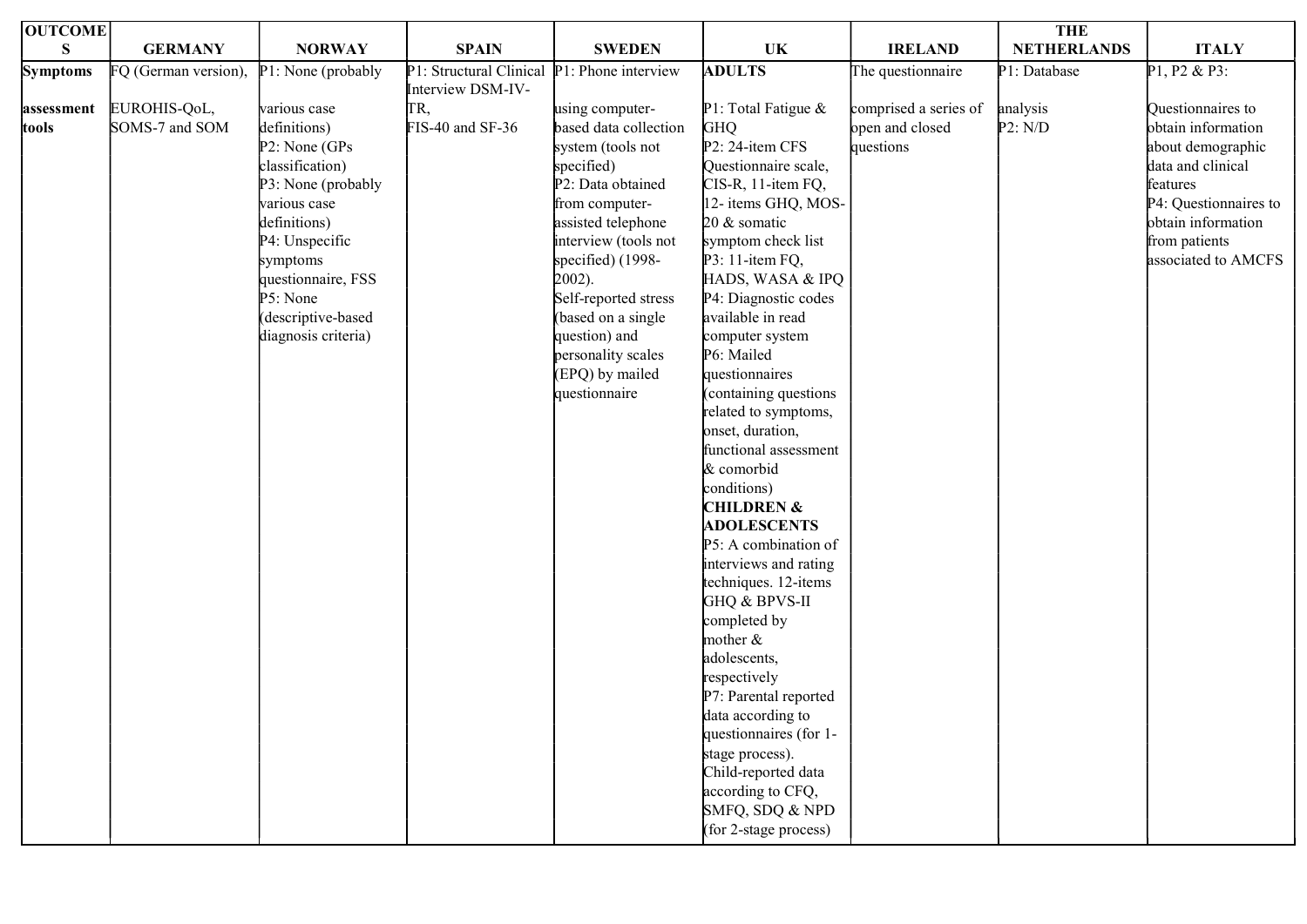| <b>OUTCOME</b> |                |                             |                                |                   |                                 |                | <b>THE</b>         |                       |
|----------------|----------------|-----------------------------|--------------------------------|-------------------|---------------------------------|----------------|--------------------|-----------------------|
| S              | <b>GERMANY</b> | <b>NORWAY</b>               | <b>SPAIN</b>                   | <b>SWEDEN</b>     | UK                              | <b>IRELAND</b> | <b>NETHERLANDS</b> | <b>ITALY</b>          |
| Comorbid       | N/D            | P1: Neurasthenia            | FMS, MPS, degenerative P1: N/D |                   | <b>ADULTS</b>                   | N/D            | P1: N/D            | P4: 5% for autoinmune |
| conditions     |                | $(9.3\%)$ ,                 | or mechanical spinal           | P2: Stress and PD | P1: N/D                         |                | P2: Depression $&$ | disorders             |
|                |                | anxiety/depression          | disease, sicca                 |                   | P2: Psychological               |                | <b>FMS</b>         | Remaining papers: N/D |
|                |                | $(13.8\%)$ , sleep          | syndrome, shoulder             |                   | disorders and functional        |                |                    |                       |
|                |                | disturbance and muscle      | tendinopathy,                  |                   | impairment                      |                |                    |                       |
|                |                | pain $(9.5\%)$ , and asthma | epicondylitis, CTS, PF,        |                   | P3: Depression (mean            |                |                    |                       |
|                |                | $(17.5\%)$                  | hypovitaminosis D, HCL,        |                   | score: $9.8 \pm 3.8$ ), anxiety |                |                    |                       |
|                |                | Remaining papers: N/D       | MCS, dysthymia, PAD,           |                   | (mean score: $11.6 \pm 4.9$ )   |                |                    |                       |
|                |                |                             | PD, LHL, endometriosis,        |                   | P4: FMS                         |                |                    |                       |
|                |                |                             | and thyroiditis                |                   | P6: Anxiety (70.9%) and         |                |                    |                       |
|                |                |                             |                                |                   | depression $(55.8\%)$           |                |                    |                       |
|                |                |                             |                                |                   | <b>CHILDREN &amp;</b>           |                |                    |                       |
|                |                |                             |                                |                   | <b>ADOLESCENTS</b>              |                |                    |                       |
|                |                |                             |                                |                   | P5: Anxiety, depression,        |                |                    |                       |
|                |                |                             |                                |                   | conduct disorders and           |                |                    |                       |
|                |                |                             |                                |                   | maternal distress               |                |                    |                       |
|                |                |                             |                                |                   | P7: Psychological               |                |                    |                       |
|                |                |                             |                                |                   | problems, life                  |                |                    |                       |
|                |                |                             |                                |                   | difficulties and school         |                |                    |                       |
|                |                |                             |                                |                   | attendance                      |                |                    |                       |

## FOOTNOTES

• The (English) key-words combination was:

[('epidemiology' OR 'prevalence' OR 'incidence) AND ('chronic fatigue syndrome' OR 'myalgic encephalomyelitis' OR 'CFS/ME' OR 'ME/CFS') AND ('COUNTRY')]

- No epidemiological data were available for the remaining EUROMENE participating member countries
- All (English) abstracts/full texts and databases were retrieved from Pubmed (except Norway, also searched from OvidSP)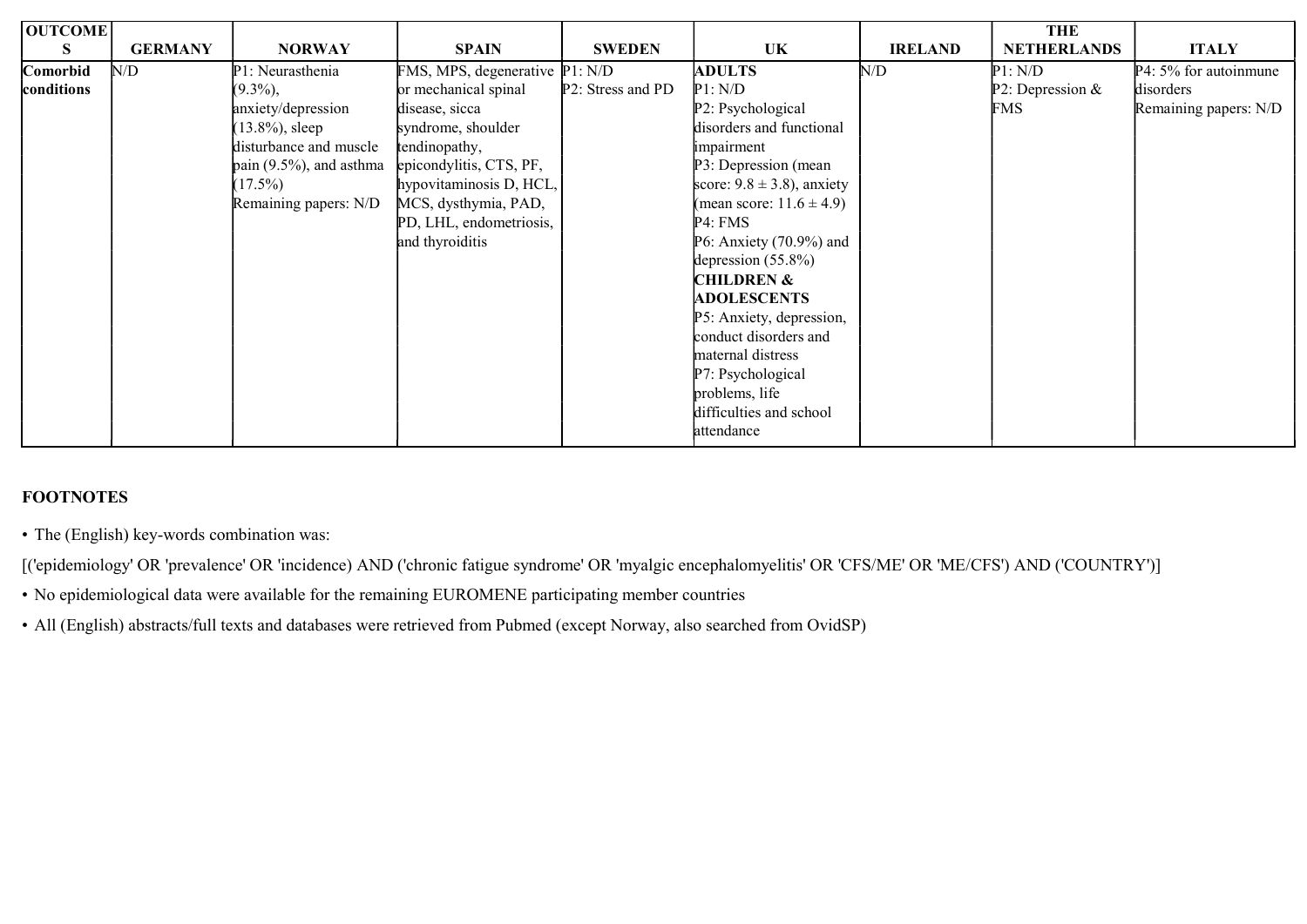#### ABBREVIATIONS

- ALSPAC: Avon Longitudinal Study of Parents and Children
- AMCFS: Associazione Malati di CFS
- BPVS-II: British Picture Vocabulary Scale-11
- CCC: Canadian Consensus Criteria
- CF: Chronic Fatigue defined by German study
- CFQ: Chalder Fatigue Questionnaire
- CIS-R: Revised Clinical Interview Schedule
- CTS: Carpal Tunnel Syndrome
- DMS: Diagnostic and Statistical Manual of Mental Disorders
- ECD: Epidemiological Case Definition developed by two of the authors to validate epidemiological research studies
- EPQ: Eysenck Personality Questionnaire
- EUROHIS-QoL: 8-item measure for QoL, derived from the WHOQoL-100 and the

## WHOQoL-BREF

- FIS: Fatigue Impact Scale
- FMS: Fibromyalgia
- FQ: 11-item self-report Fatigue Questionnaire
- FSS: Fatigue Severity Scale
- GHQ: General Health Questionnaire
- GPs: General Practitioners
- GPRD: General Practice Research Database
- HADS: Hospitalary Anxiety and Depression Rating Scale
- HCL: Hypercholesterolemia
- HCs: Health Controls
- ICD-10: International Classification of Disease, 10th Revision, Classification of Mental and Behavioral Disorders
- IPQ: Illness Perceptions Questionnaire
- IQ: Intellectual Coefficient
- LHL: Ligamentous Hyperlaxity
- MCS: Multiple Chemical Sensitivity
- MOS-20: 20-item Medical Outcome Study-Health Survey Short Form
- MPS: Myofascial Pain Syndrome
- N/D: No data
- NPD: National Pupil-level longitudinal Database
- NICE: National Institute for Health and Care Excellence
- NPR: Norwegian Patient Registry
- ONS: Office for National Statistics
- PAD: Panic-Anxiety Disorder
- PD: Personality disorder
- PF: Plantar Fasciitis
- PVFS: Post-Viral Fatigue Syndrome (ICD-10 G93.3)
- SDQ: Strengths and Difficulties Questionnaire
- SF-36: 36 items Short-Form Health Survey
- SMFQ: Short Moods and Feelings Questionnaire
- WASA: Work and Social Adjustment Questionnaire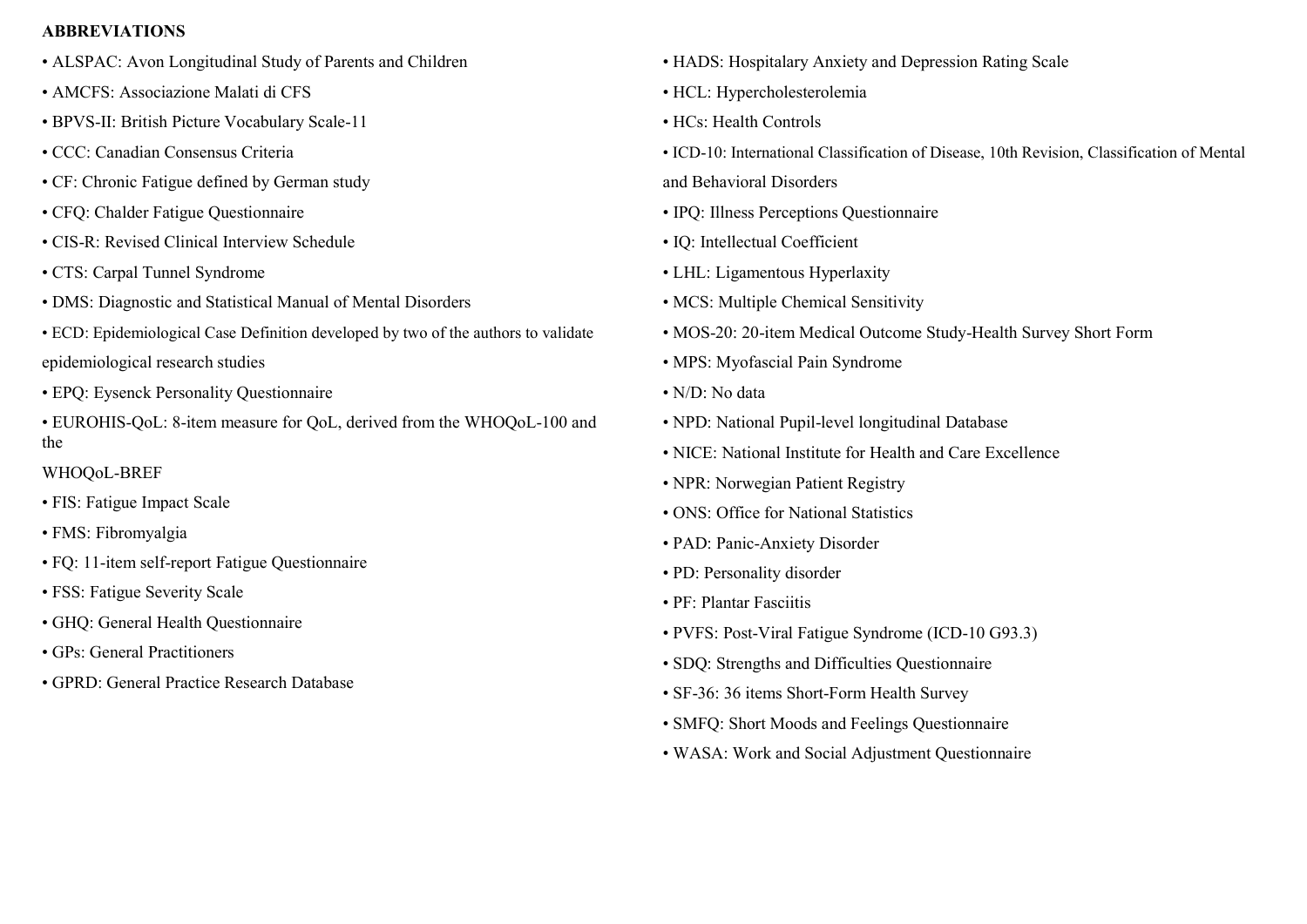The overall task for the first period of the Working Group 4 on Clinical research/diagnostic criteria was to survey clinical criterions used in EU countries to set-up diagnosis of ME/CFS and to analyse existing clinical criterions guidelines in order to find-out optimal criteria set. A survey was conducted among the fifteen participating EUROMENE countries and a questionnaire was developed and sent to the respective country members.

The following four countries reported to have national guidelines for diagnosis and diagnostic criteria on ME/CFS: Spain, Italy, UK, and Norway. The Canadian Consensus Criteria from 2003 (CCC) and the Fukuda criteria from 1994 were recommended in three of the guidelines, and the Oxford criteria was suggested in the third one. All the guidelines recommended and in three of the other countries a psychosocial investigation was conducted as part of the diagnosis. The blood tests suggested varied between the countries and various methods and tools for mapping symptoms were used in the different countries. Some countries used separate criteria for children while others did not.

The following four countries reported to have national guidelines for clinical approaches in ME/CFS: Spain, UK, Norway, and Belgium. Procedure for symptom and illness management as well as for Rehabilitative strategies proposed are most often Graded Exercise Therapy, Cognitive Behavioural Therapy and pacing/activity regulation/mind-body strategies.

Five of the countries reported having either a local, regional or a national register for ME/CFS; Latvia, Norway, Spain, Germany and Finland. A total of seven countries reported having a structured biobank; Latvia, Norway, Spain, Germany, UK, Italy and France. Four countries had specific governmental research projects dedicated to ME/CFS; Latvia, Norway, Spain and UK.

The Canadian Consensus Criteria was suggested as standard case definition for research in the EUROMENE countries. The Fukuda criteria may be applied for those already using it and do not want to change to CCC. It was suggested to use a standardized and validated symptom registration tool able to classify within different case definitions and more specific DePaul Symptom Questionnaire and SF-36 were recommended. Methods for assessment of other health information will be further discussed in the working group.

The Working Group 3 on Socio-economics surveyed the available data on the economic implications of ME/CFS. No data was found among existing European health-related databases, and more recently it was confirmed this by searching ECDC databases and the national databases linked to it. No data were found in any of these databases relating to ME/CFS or any of its synonyms (myalgic encephalomyelitis, chronic fatigue syndrome, CFS/ME, or ME and CFS separately).

In the light of this, a review of published literature was carried out. Initial searches were conducted by Derek Pheby and Xia Wang, and a paper has been submitted for publication by Elenka Brenna and Lara Gitto.

Problems of interpretation of published material:

1) Lack of comprehensive case ascertainment: The willingness of doctors to diagnose ME/CFS varies from country to country, but everywhere falls well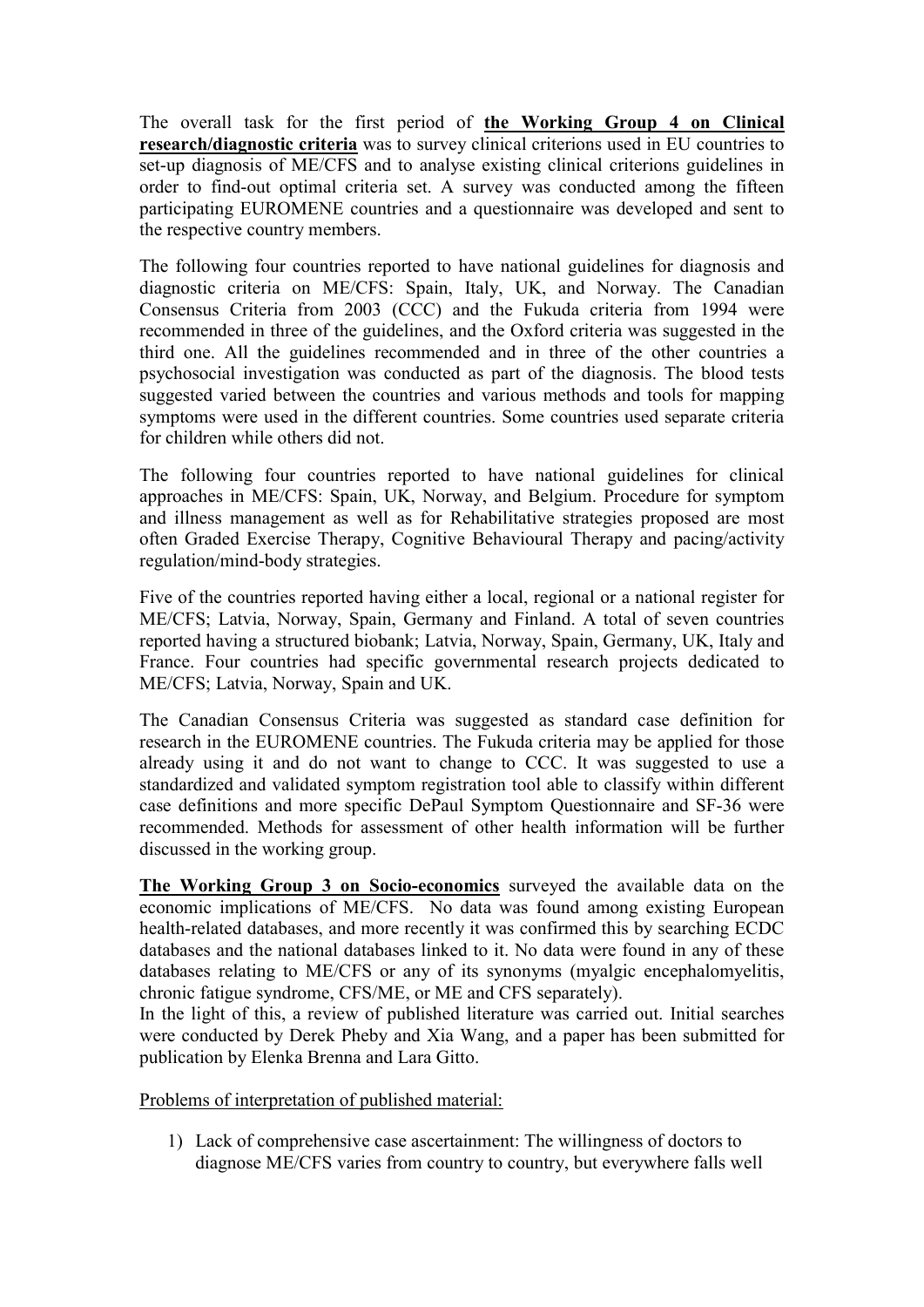short of 100% of cases. This renders any comparative assessment of economic implications very problematic.

2) Lack of consistency of case definitions: Those few cost-of-illness studies that have been published have used a variety of case definitions, which vary markedly in terms of inclusiveness. Consequently, a wide range of estimated costs has emerged, as the table below indicates:

| Report        | Country    | No.   | Source      | Case                 | Est.             |
|---------------|------------|-------|-------------|----------------------|------------------|
|               |            | Cases |             | Definition           | Cost/case        |
|               |            |       |             | Used                 |                  |
| Collin et al, | <b>UK</b>  | 2170  | Secondary   | National             | £7558            |
| 2011          |            |       | care        | Outcomes             |                  |
|               |            |       |             | Database             |                  |
|               |            |       |             | (London              |                  |
|               |            |       |             | definition)          |                  |
| Sabes-        | <b>UK</b>  | 222   | Primary     | i. Fatigue $> 3$     | £7756            |
| Figuera et    |            |       | care        | months               |                  |
| al, 2010      |            |       |             | $ii. >4$ on          |                  |
|               |            |       |             | Chalder              |                  |
|               |            |       |             | <b>Fatigue Scale</b> |                  |
|               |            |       |             | iii. Age 16-75       |                  |
|               |            |       |             | iv. No recent        |                  |
|               |            |       |             | change in            |                  |
|               |            |       |             | medication           |                  |
|               |            |       |             | v. Normal            |                  |
|               |            |       |             | FBC, ESR,            |                  |
|               |            |       |             | thyroid              |                  |
|               |            |       |             | function             |                  |
| Jason et al,  | <b>USA</b> | 21    | Community-  | CDC-1994             | <b>US\$8675</b>  |
| 2008          |            |       | based       | (Fukuda)             |                  |
|               |            |       | prevalence  |                      |                  |
|               |            |       | study       |                      |                  |
| Reynolds et   | <b>USA</b> | 235   | Wichita     | CDC-1994             | <b>US\$20000</b> |
| al, 2004      |            |       | study       | (Fukuda)             |                  |
| Bibby and     | <b>UK</b>  | 2971  | Self-       | Medically            | £16128           |
| Kershaw       |            |       | selected    | diagnosed            |                  |
| (Sheffield    |            |       |             | cases                |                  |
| Hallam        |            |       |             |                      |                  |
| report),      |            |       |             |                      |                  |
| 2007          |            |       |             |                      |                  |
| Lloyd &       | Australia  | 42    | Population- | Holmes               | Aus\$9514        |
| Pender,       |            |       | based       | definition           |                  |
| 1992          |            |       | prevalence  |                      |                  |
|               |            |       | study       |                      |                  |

TABLE 2: Cost-of-illness studies of ME/CFS